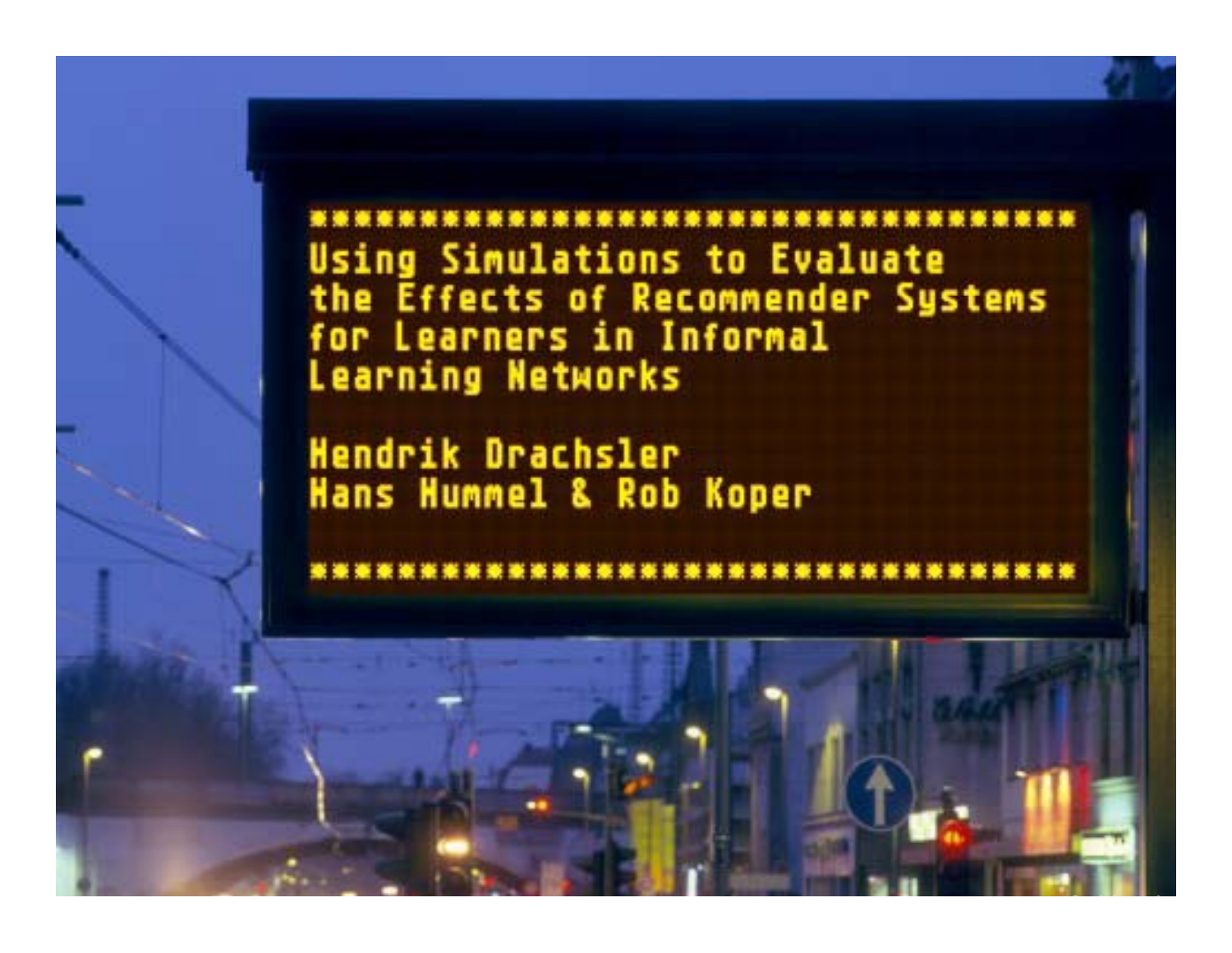# Learning Networks?

- Learners can publish their own Learning Activities (LAs)
- Learners can share, rate, tag and adjust LAs from others
- Explicitly address informal learning





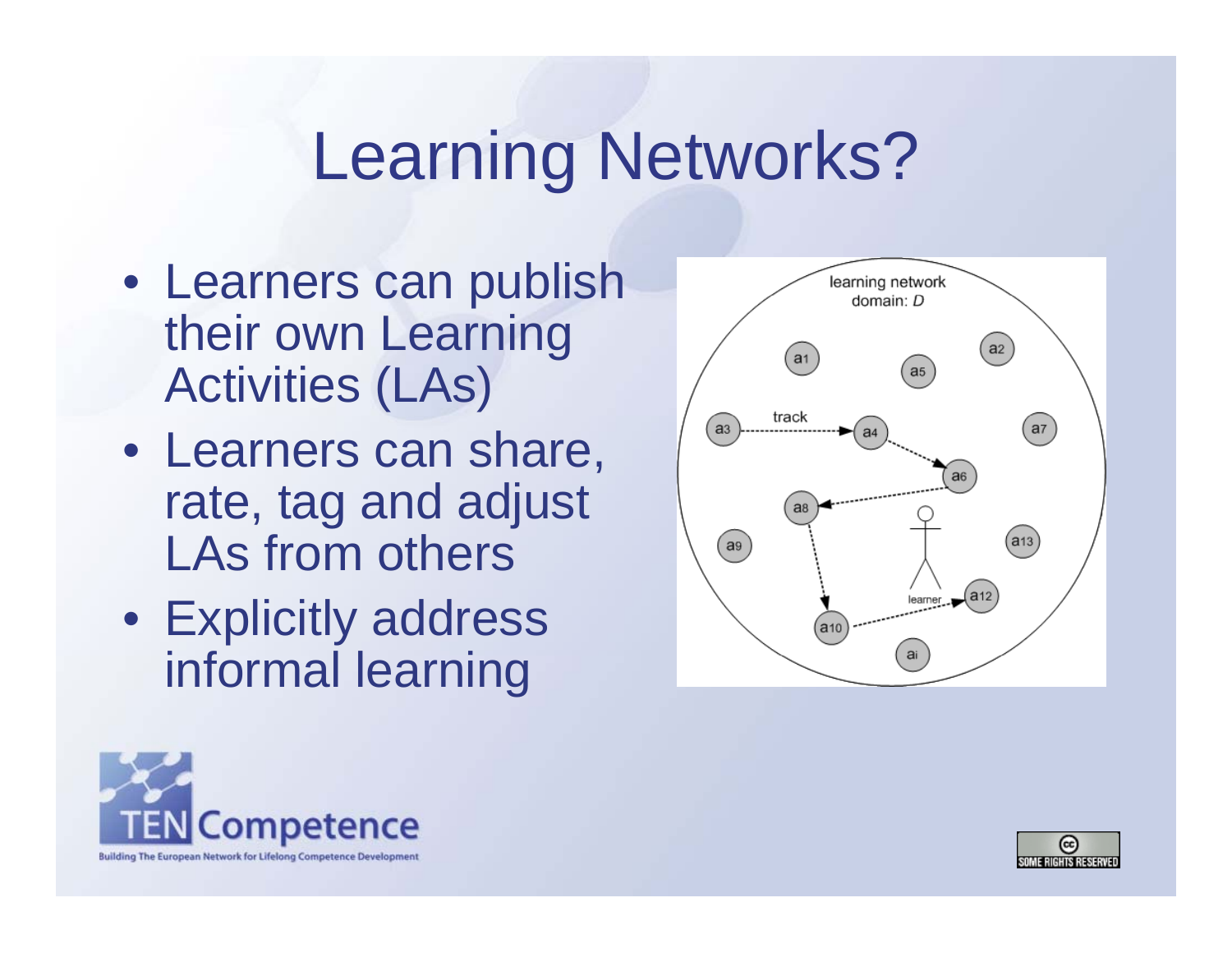# Learning Networks?

- A Learning Network *emerge* form the bottom upwards
- Open Corpus with unlimited set of documents
- Learners create LAs and behavioural data over time





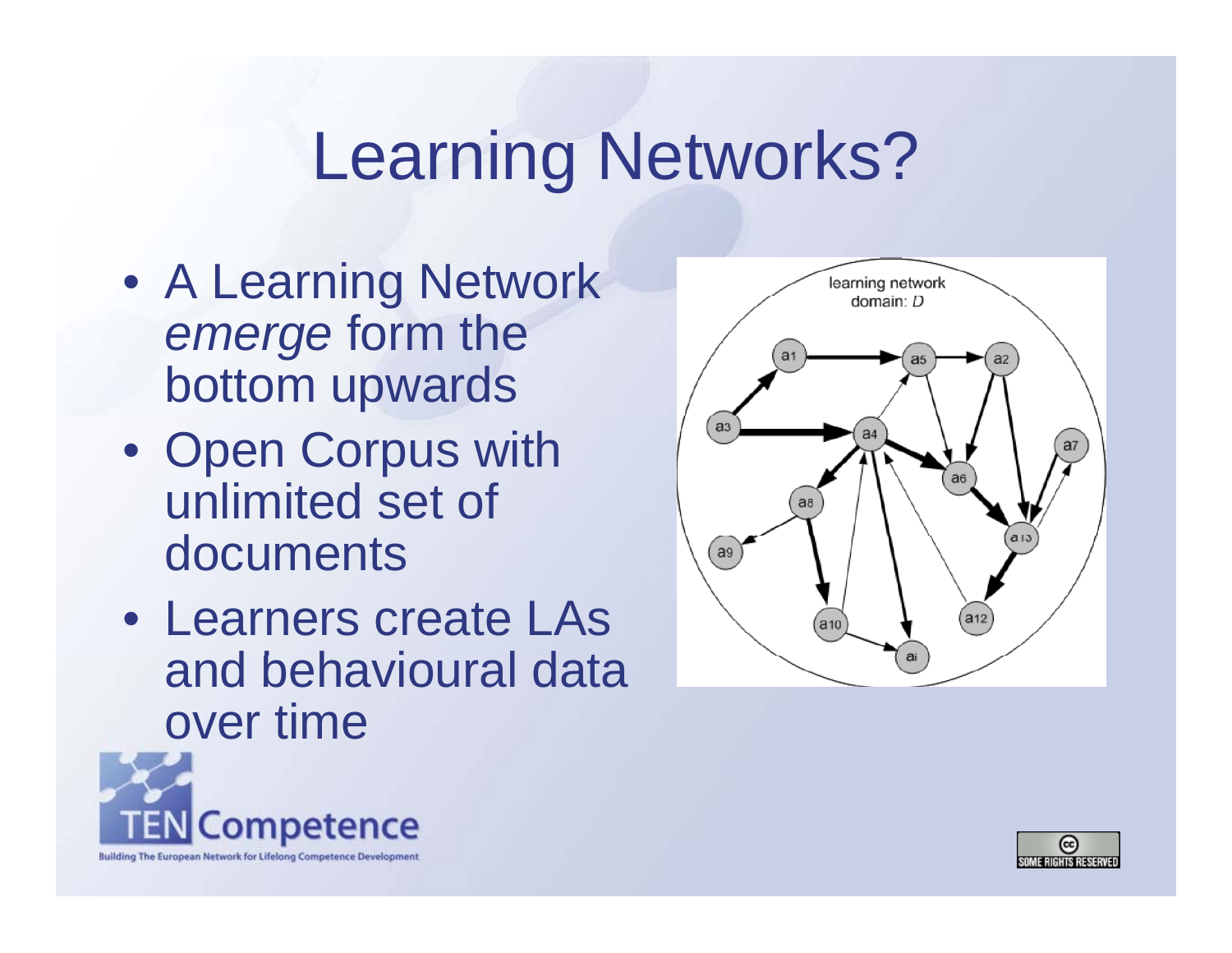### Nowadays, Recommender **Systems Supporting our Decisions**





Building The European Network for Lifelong Competence Development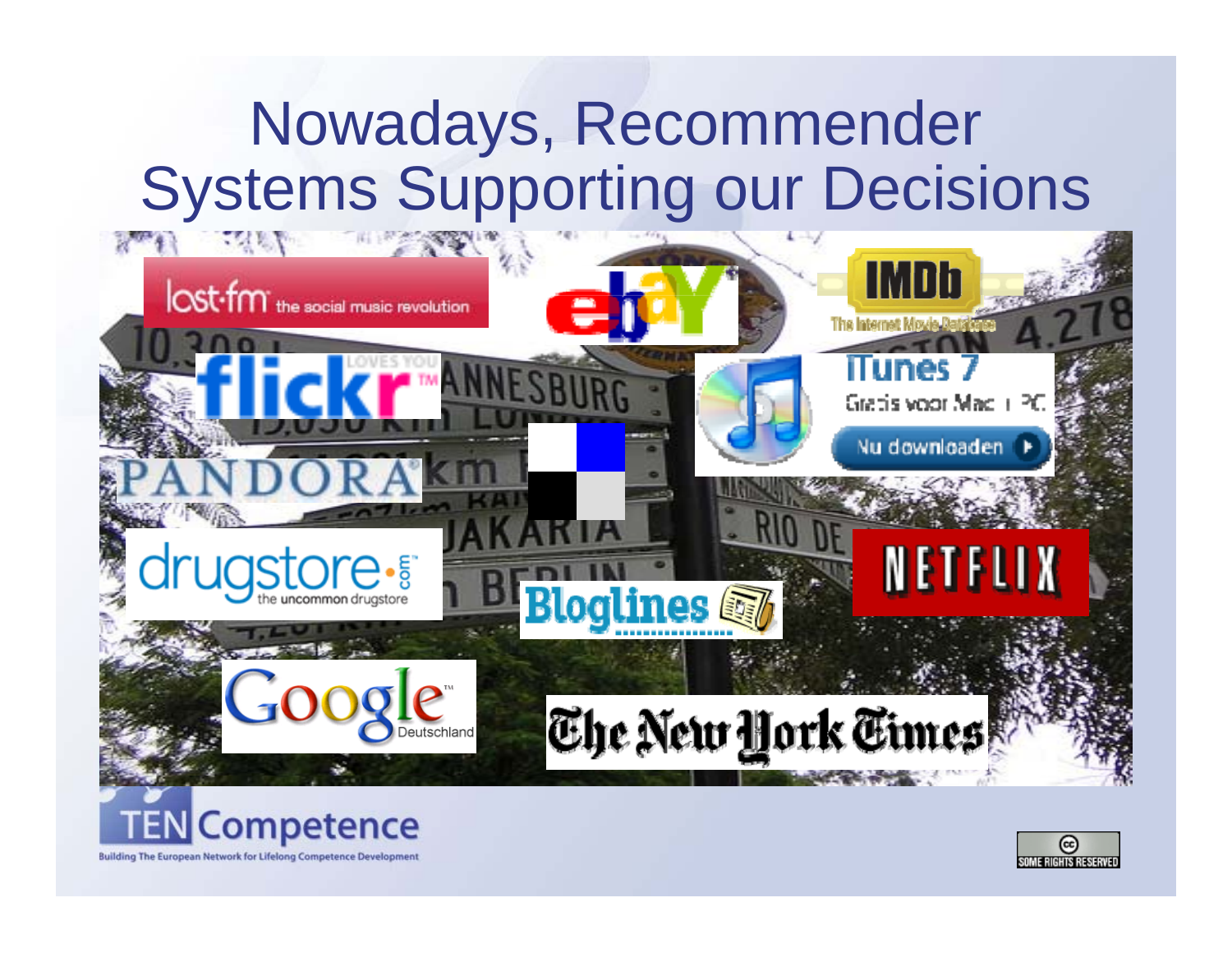# Why using Simulations for Research in LNs ?

- Observe emerging behavior of learners in LNs. This requires long term perspectives and huge amount of learners**.**
- Experiments are cost intensive and limited in time, amount of learners and LAsand they need carefully preparation as they can not easily repeated.





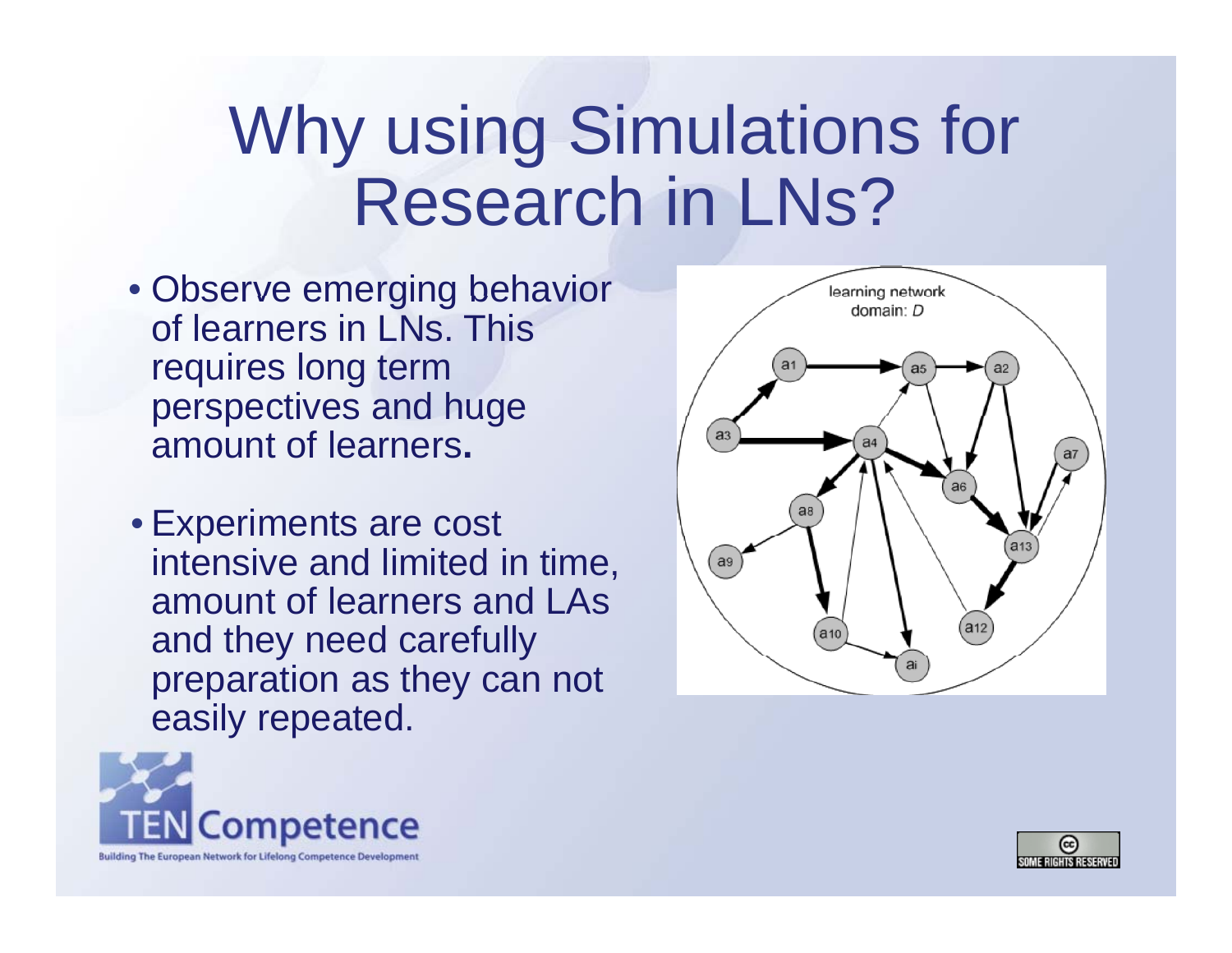# Methodology Approach for Simulations in Social Science

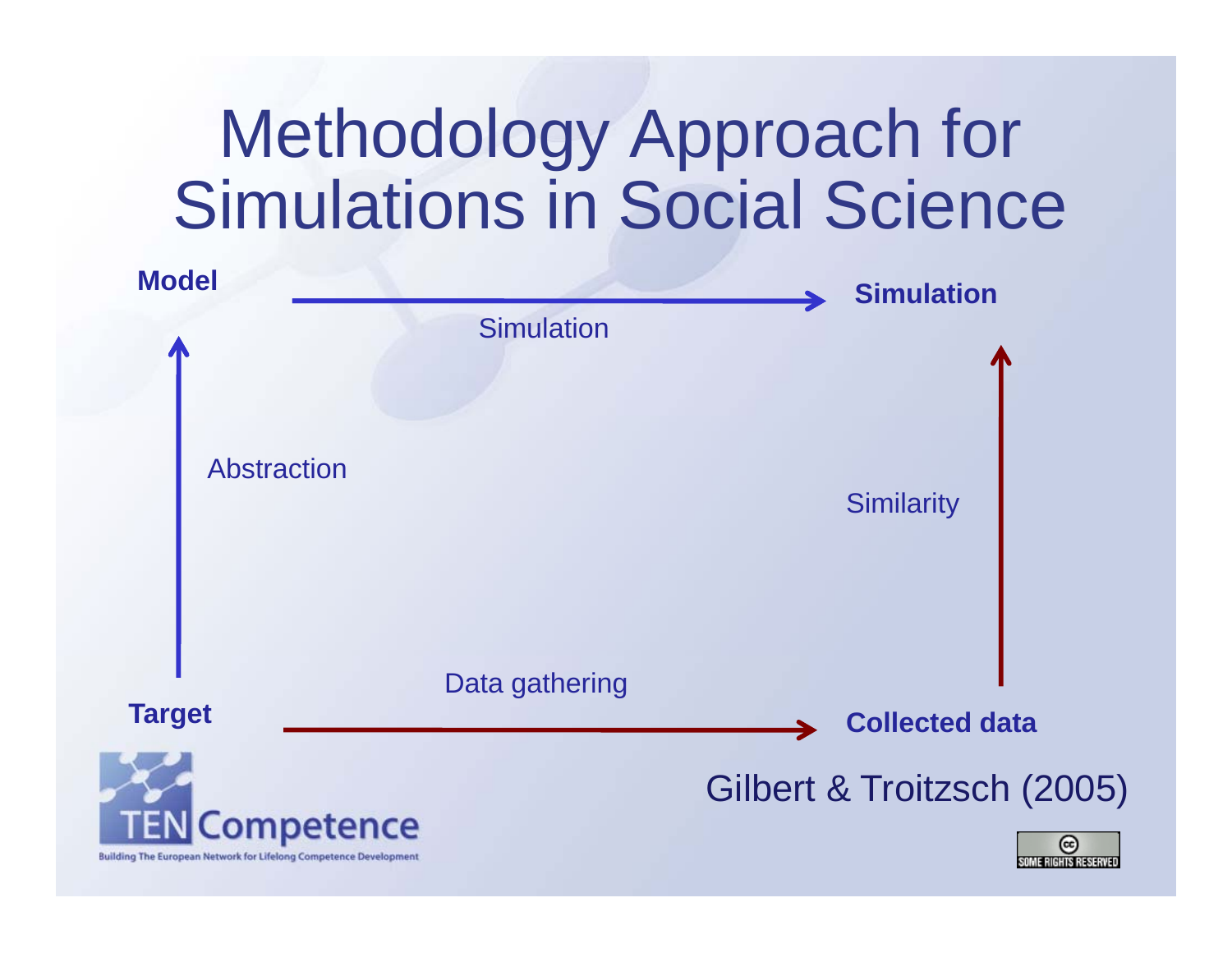# Following the Methodology

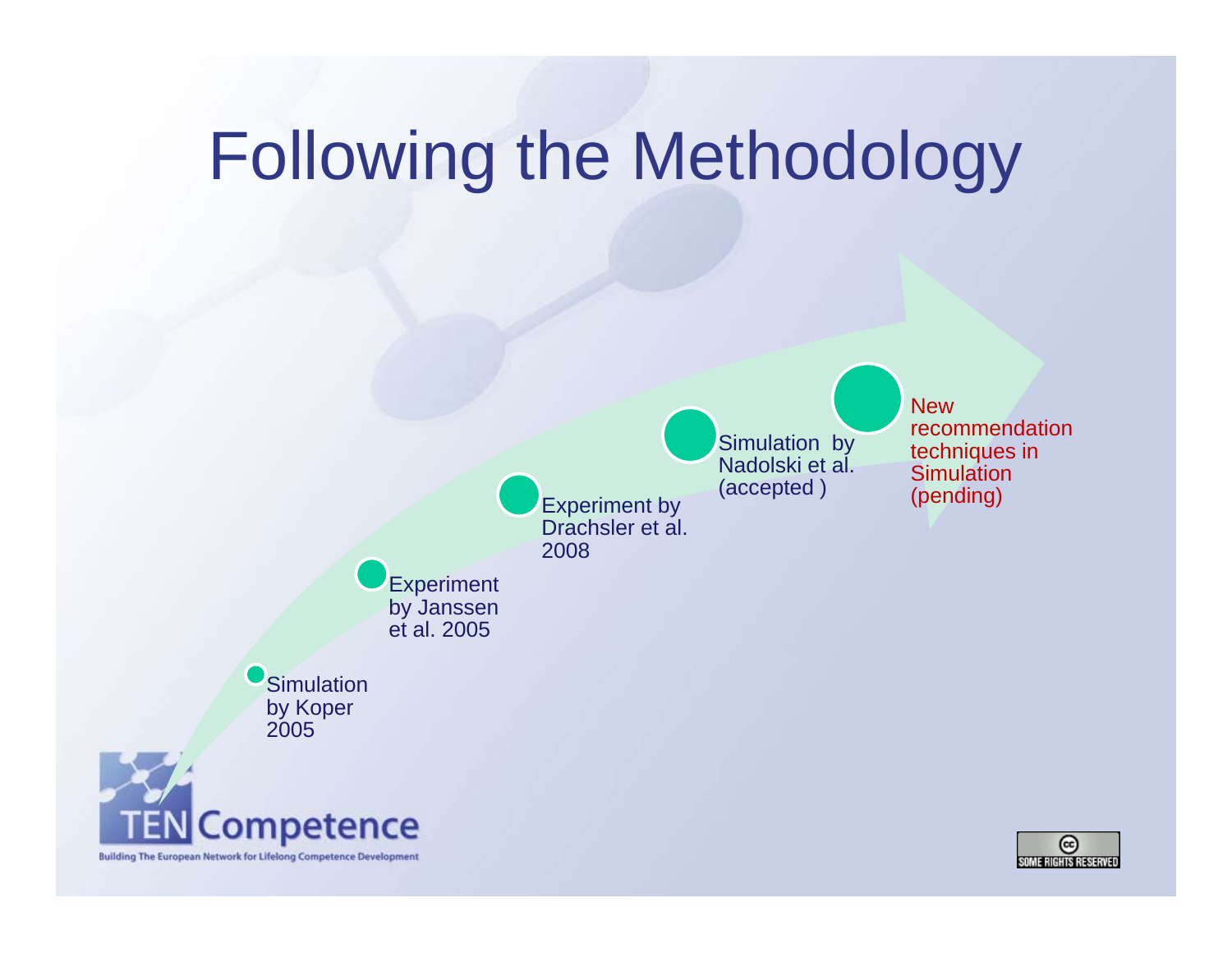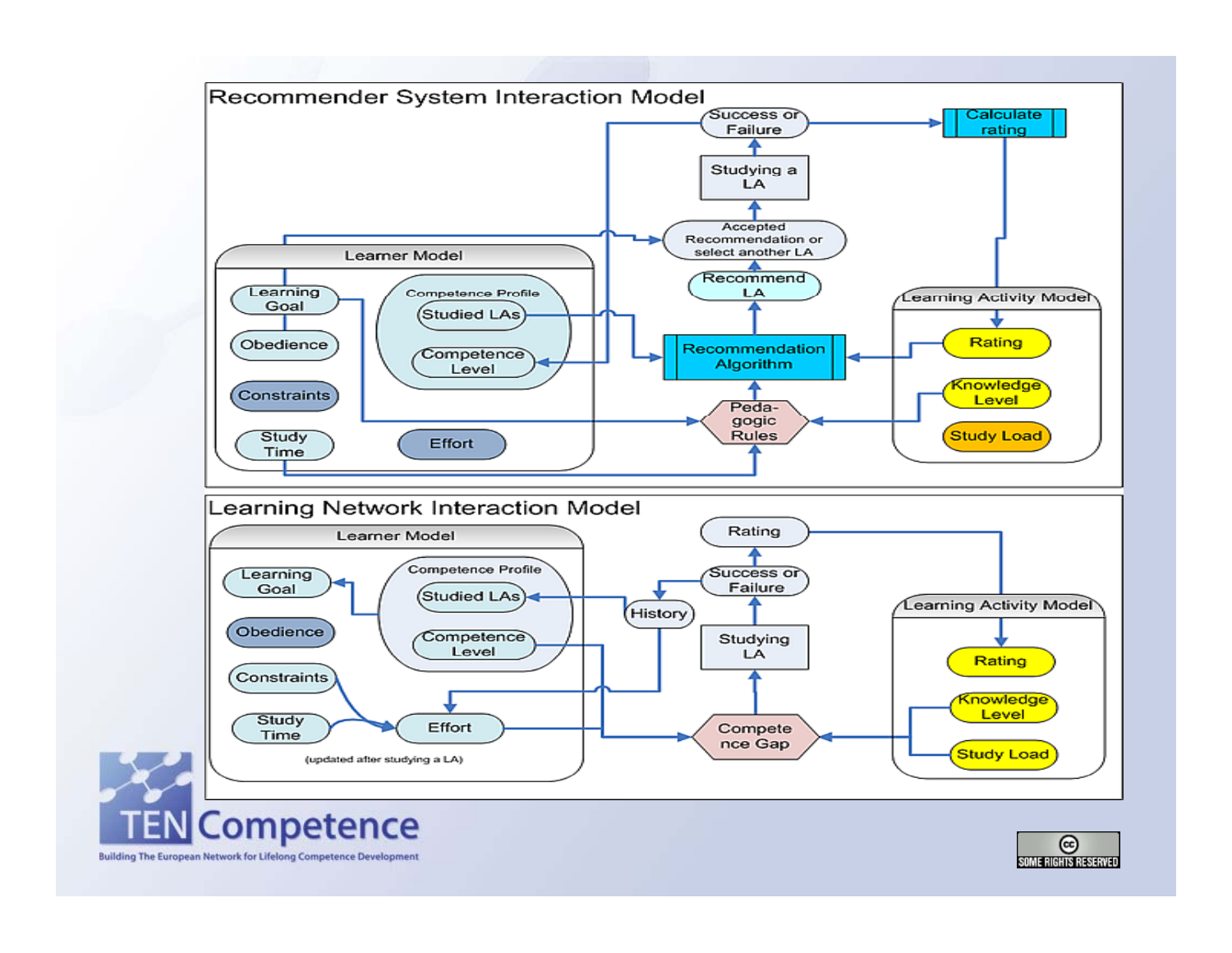# Recommender System Algorithms

- 1. Use r-based filterin g (Slope-One Algorithm)
- 2. Item-based filtering (Pearson Correlation)





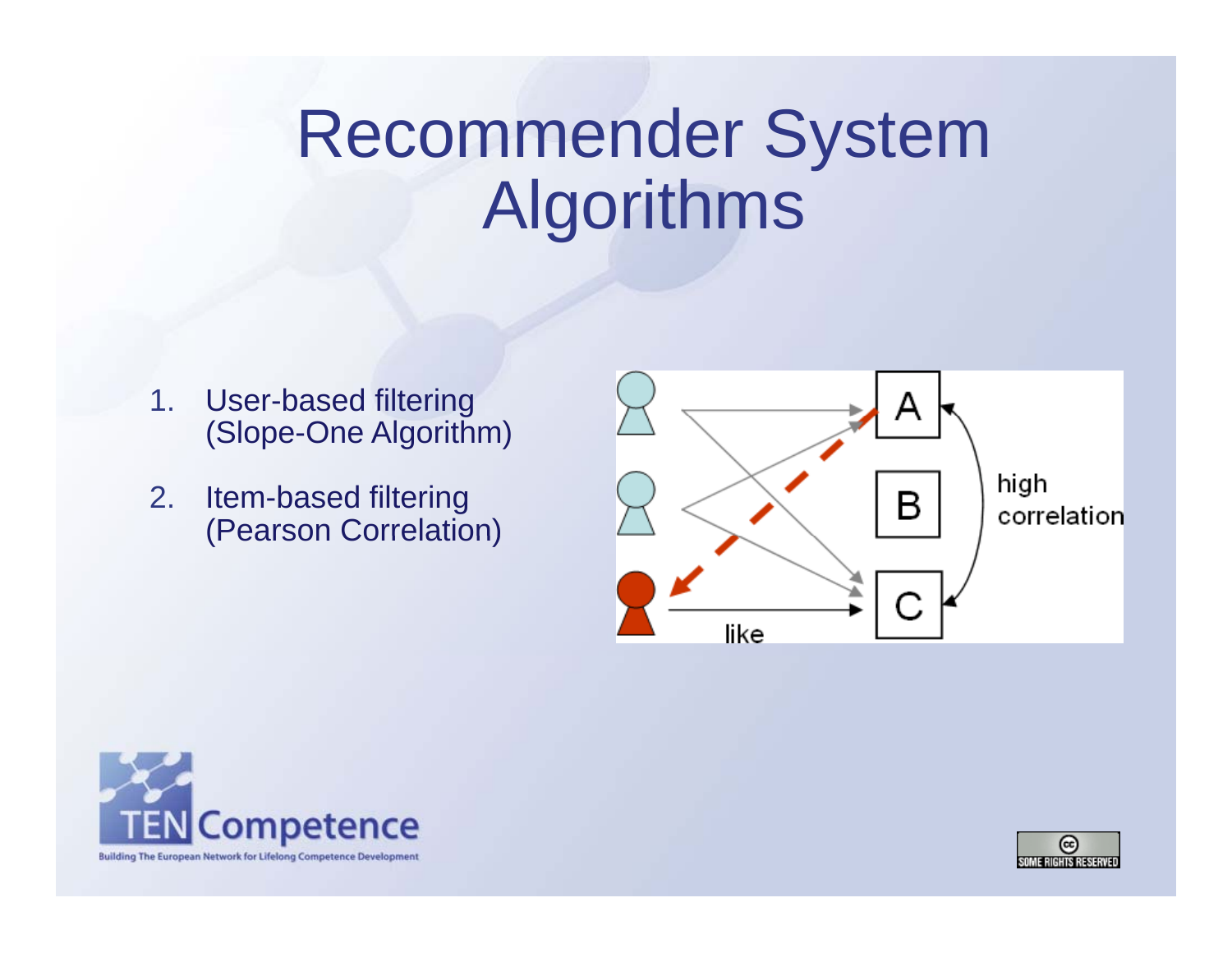# Experimental Design



Building The European Network for Lifelong Competence Development

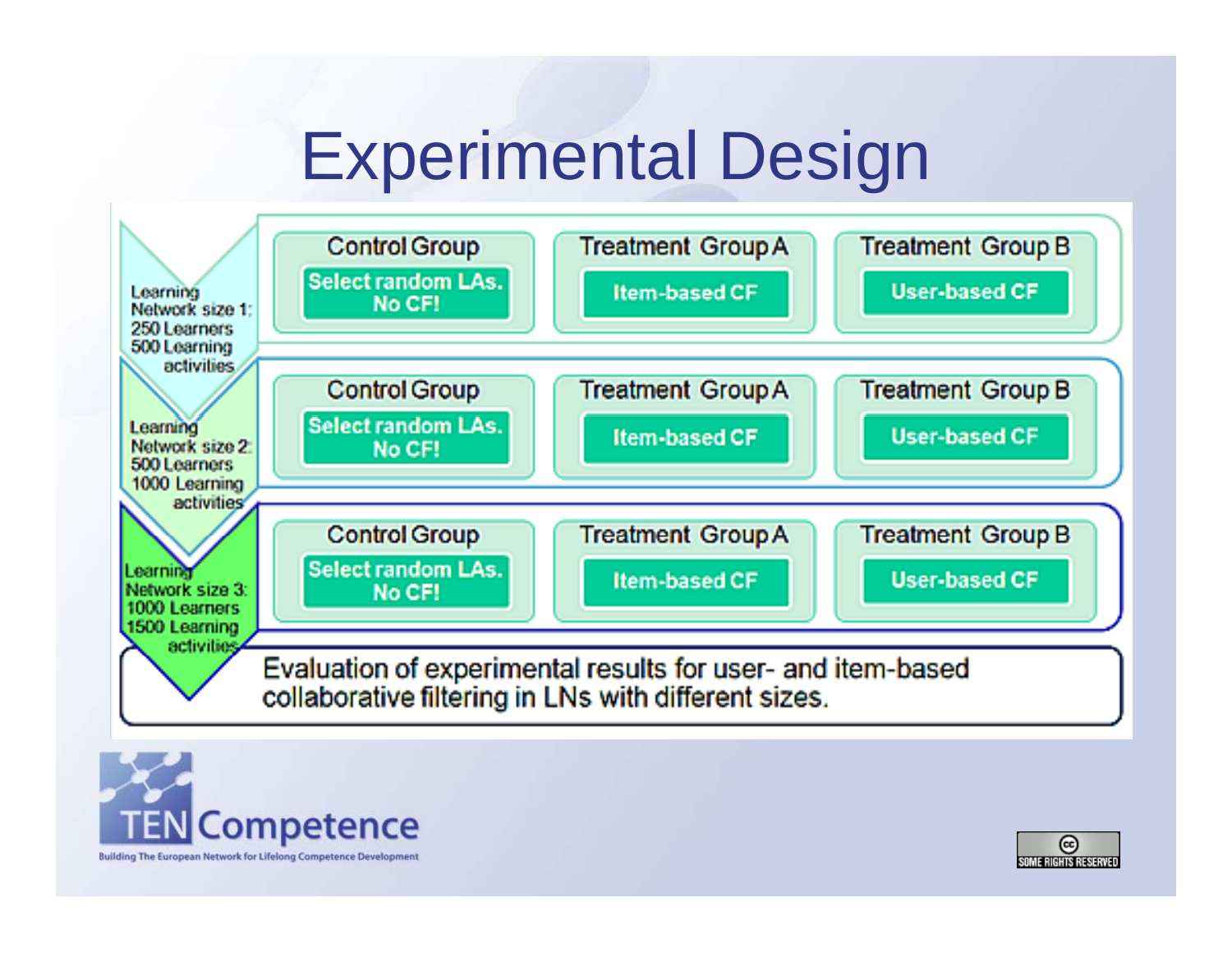#### **Evaluation Measures**

Learning Theory Measures

- Completed LAs (Effectiveness)
- Time to reach Learning Goal (Efficiency)
- Drop out rate

#### **Recommender System Measures**

- Accuracy
- Precision
- Recall



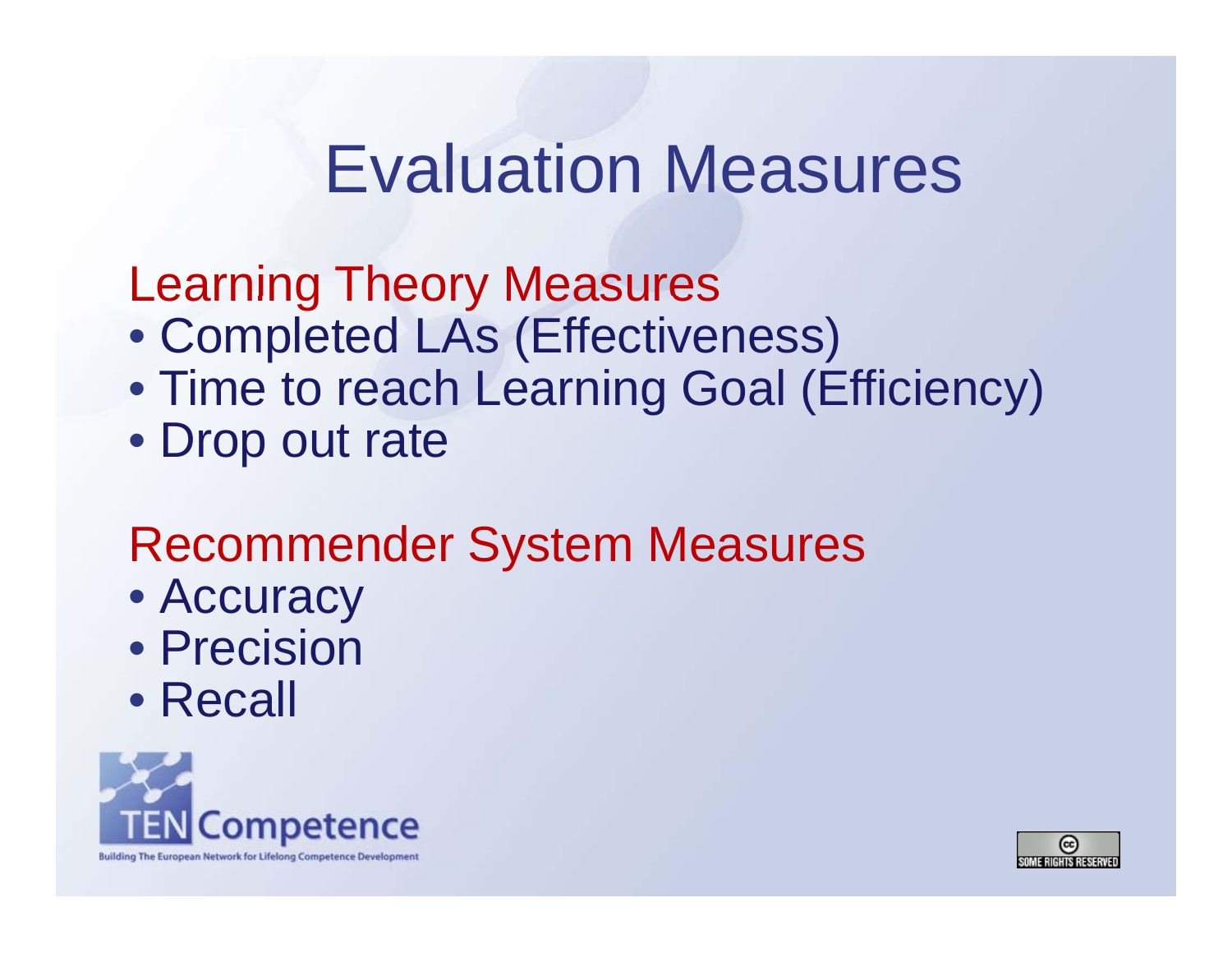## **Hypotheses**

- 1. The treatment groups will be able to complete more learning activities than the control group (Effectiveness).
- 2. The treatment groups will complete learning activities in less time, because alignment of learners and learning activities increase the efficiency of the learning process (Efficiency).
- 3. The treatment groups have smaller drop out rates because the learners are more satisfied with the recommended learning activities. (Drop out)
- 4. There will be no significant difference between treatment group A and B regarding Effectiveness, Efficiency, Drop out rate.



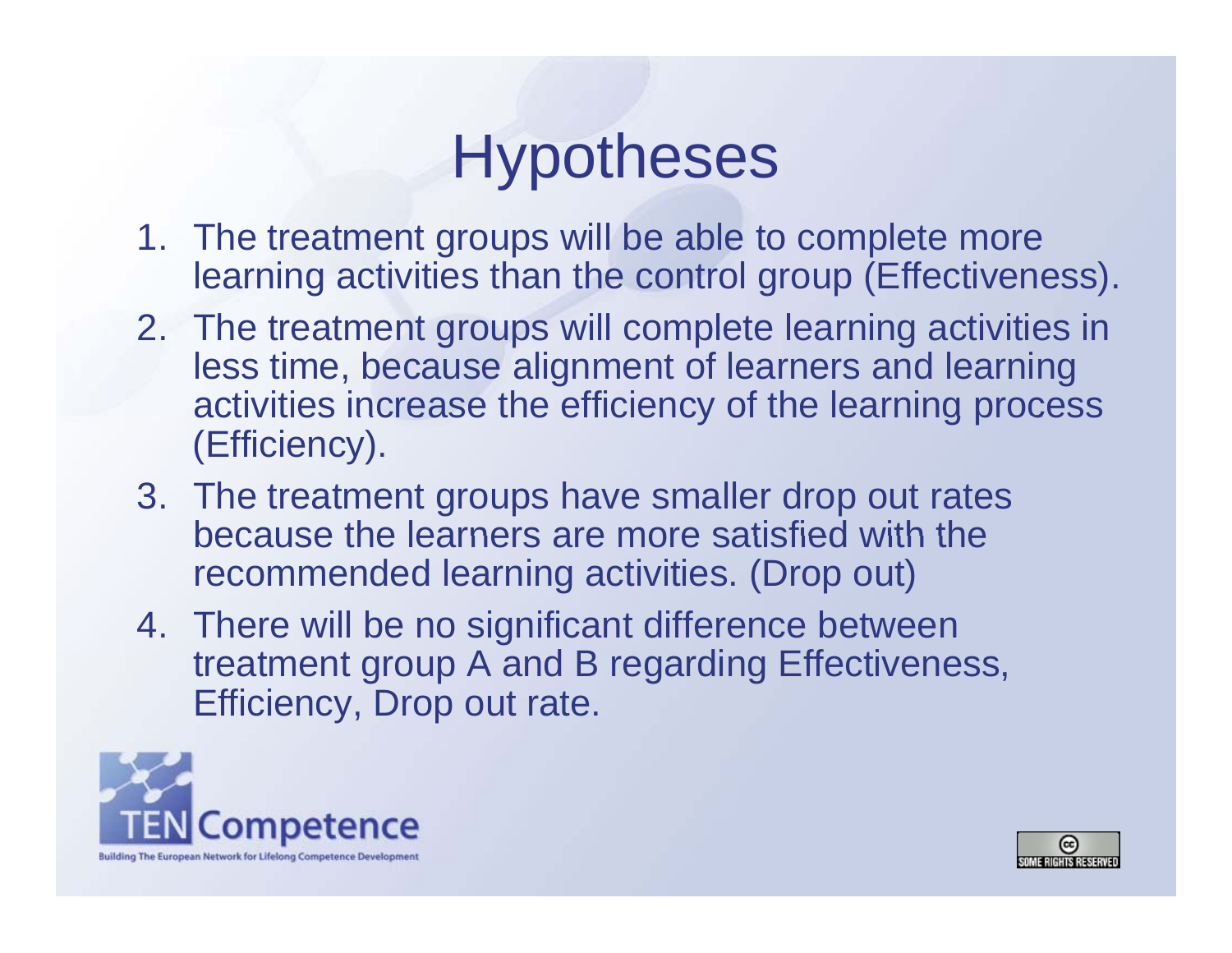

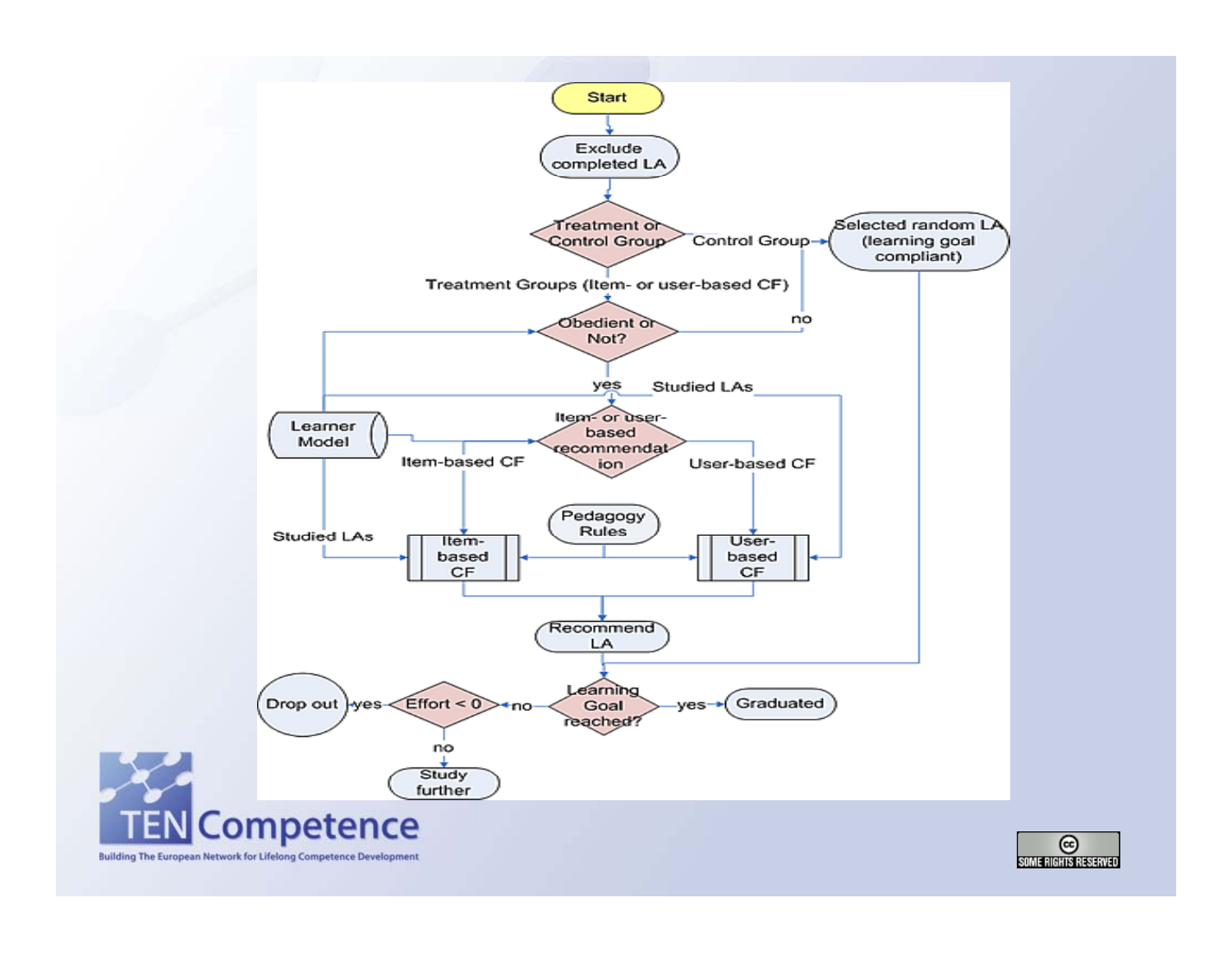#### Multi-agent Modeling Environment "Netlogo" etlogo

#### **Description**

A programmable multi-agent modeling environment for simulating natural and social phenomena.

#### Author

Uri Wilensky in 1999, Continuous developed at the CCL, Northwestern's University, USA

#### Purpose

- Modeling complex systems which are developing over time.
- $-$  Explore emerged effects through the connection between the micro-level behavior of individuals and the macro-level patterns from the interaction of many individuals.

 Core elements "*turtles*" moving over a grid of "*patches*" –(both are programmable agents)Competence



Building The European Network for Lifelong Competence Development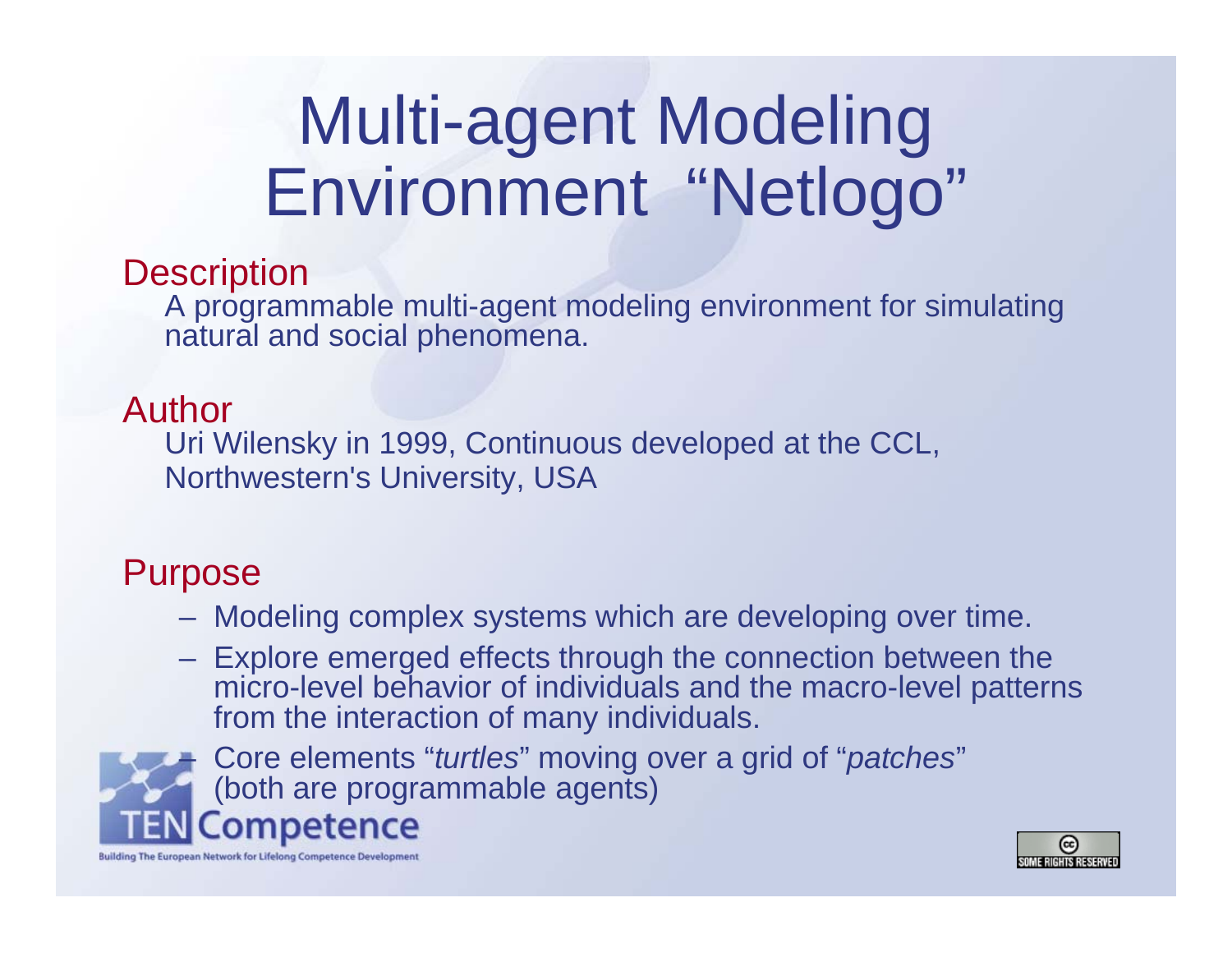### Screenshot of the Simulation





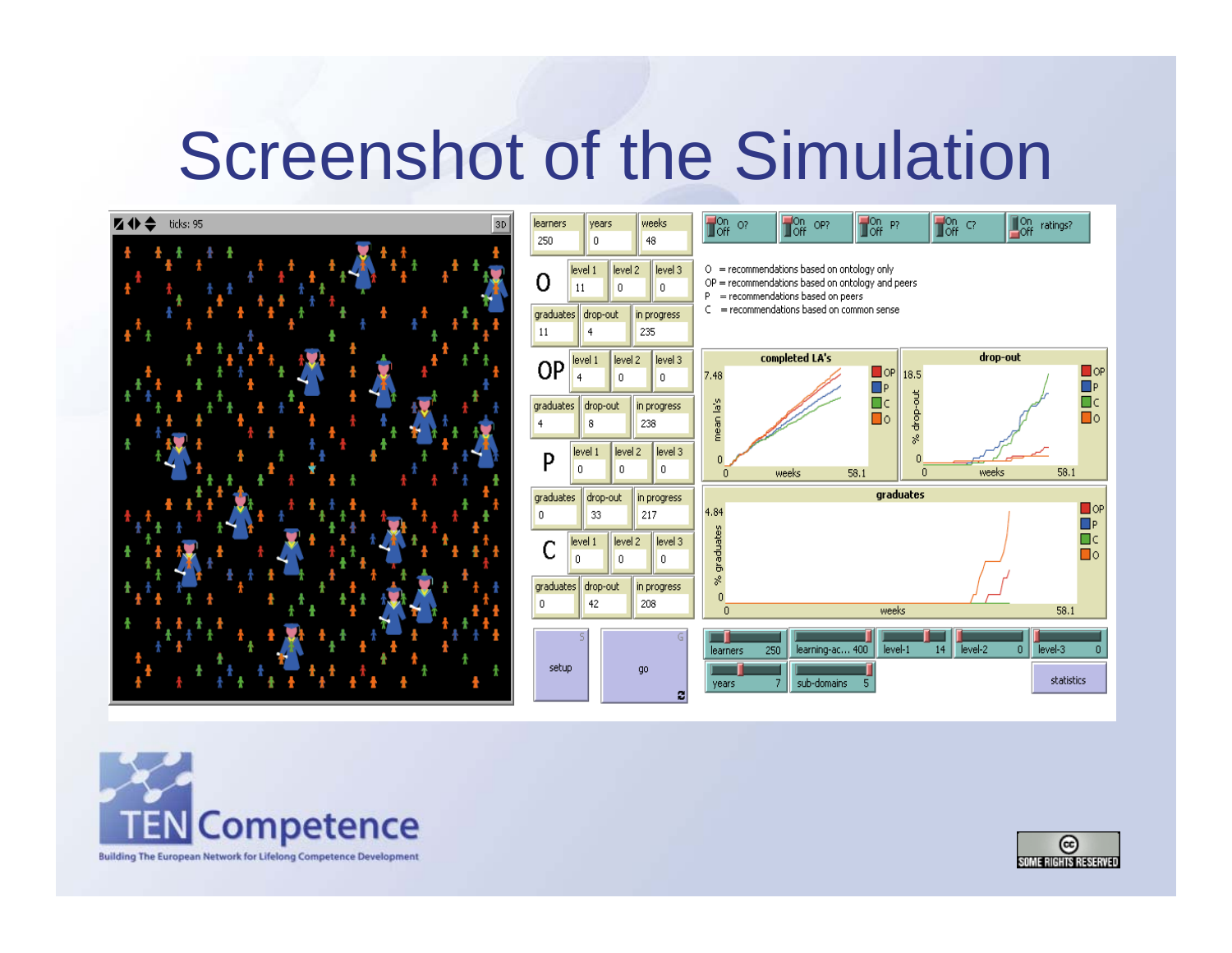## **Conclusions**

- Simulation studies can offer insides into the supportive effects of collaborative filtering techniques for informal LNs.
- If the results are satisfying we can test additional algorithms in simulations before setting up real life experiments.



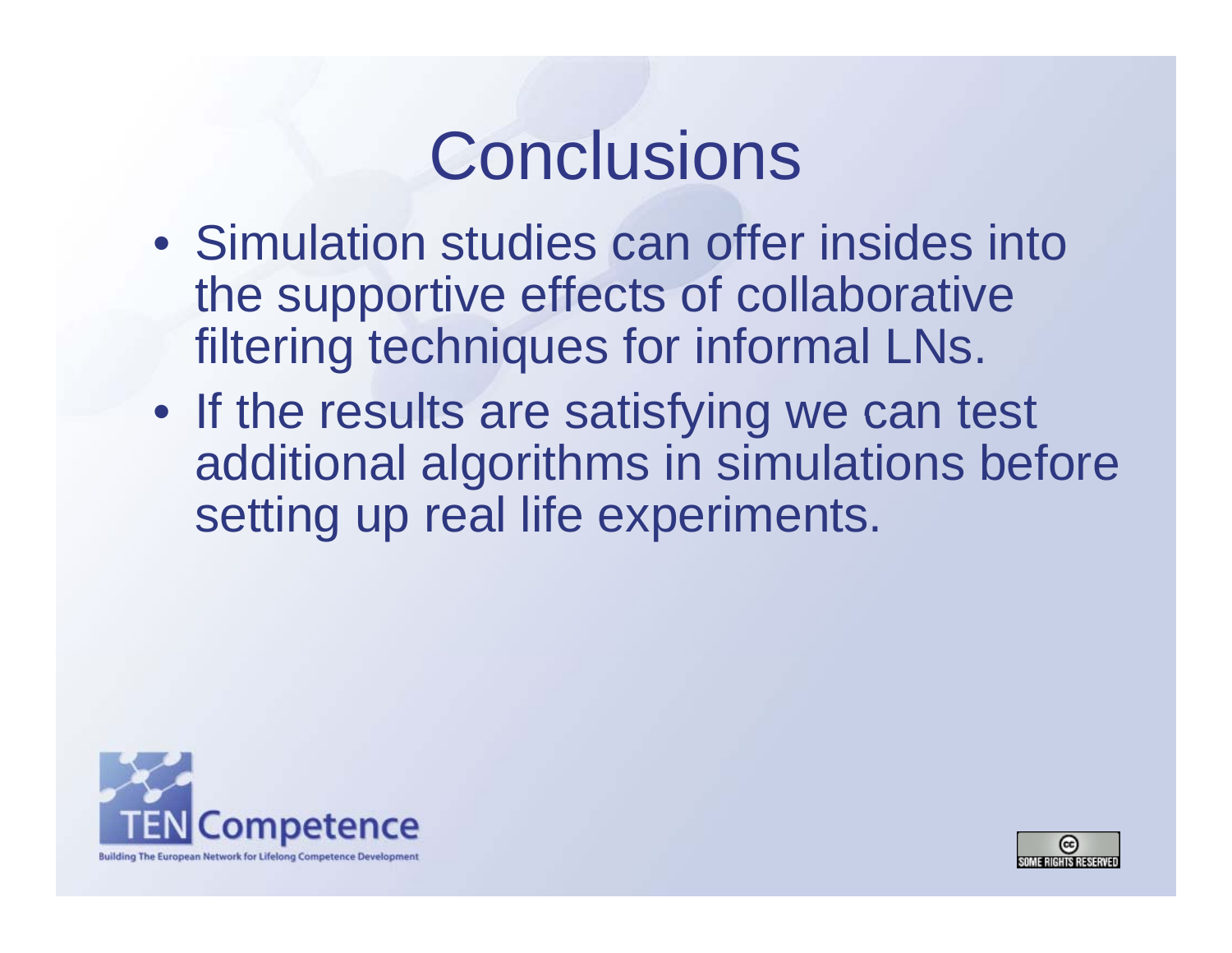# Many thanks for your interest!